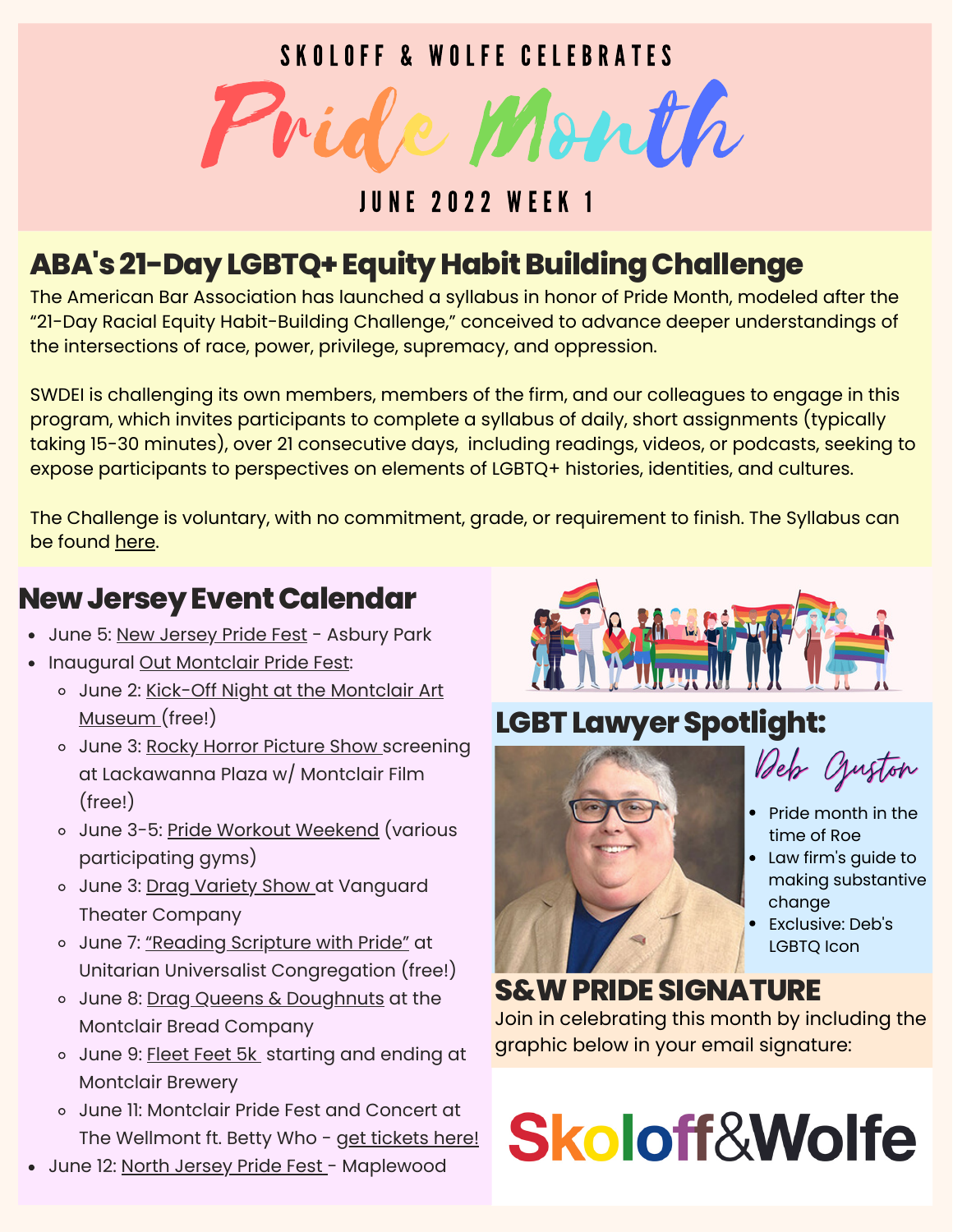## **Interview with Debra Guston**

#### **PartneratGuston & Guston, LLP**

**she/her/Ms.**

**byRachel L. Friedman, Esq.**

I met with Deb, who I had watched captivate the room at FLEC meetings both in person and over Zoom. Deb is a champion for the LGBTQ community, victims of Domestic Violence, and all parties in the family law realm whose voices are prone to suppression or silencing.

There was a clear theme to our conversation: on the brink of the potential overturn of Roe v. Wade, Deb forewarns, "**This pride month will be a lot of celebration and also trepidation**."

Deb regards this transitional period as a time where everyone – especially young people and those with skills (hint, hint, lawyers) – have a duty to become more active than they have been. Whether in their place of work, faith organization, or local political office, "**everyone is going to have to find a place to be active**."

I asked Deb what she thought a law firm can do to nurture an atmosphere where LGBTQ employees and clients feel respected and understood. Deb didn't miss a beat: "Cultural competency training."

Deb explained that organizations with good intentions will show their support of diverse communities, but do so in only superficial ways (Deb named hanging Pride flags as an example.) However, substantive commitment to supporting those communities comes when every person in an organization is trained in cultural competency.

Deb shared her experience with well-meaning attorneys who want to serve LGBTQ clients and hold themselves out as comfortable and familiar, but subsequently rely on LGBTQ attorneys for help, or fail to deliver the safe and environment promised. Deb cautions, "**Don't outpace your competence**."

Deb has observed that older LGBTQ clients shy away from larger and mainstream firms because they assume a lack of competency, while younger LGBTQ clients assume competency. And both can lead to this disconnect.

In pursuit of competence, Deb prescribes getting comfortable with the language and with addressing people who make them uncomfortable or with whom they are unfamiliar. Deb advised this is especially important for working with trans people.

I asked Deb her view on gender neutralizing a firm's forms, pleadings, and templates. Deb commended the practice and gave me some food for thought.

> *That alone says a lot about people's comfortability because gender neutrality tends to make people uncomfortable. From a young age we are taught to gender things…but these are not really essential words. As lawyers we are supposed to be able to write and be creative, so we should be able to draft pleadings without relying on pronouns or honorifics. And the more I write in a gender-neutral style, the more I verbalize it.*

We agreed that even using the client's name repeatedly is not as obnoxious as the rest of the boilerplate contents of our legal submissions.

Regarding the ever-dreaded slip ups, Deb always says, "We all make mistakes. It's really a matter of our grace and humility we exhibit when we make a mistake that builds upon those relationships. **We can change our language to erase barriers."**